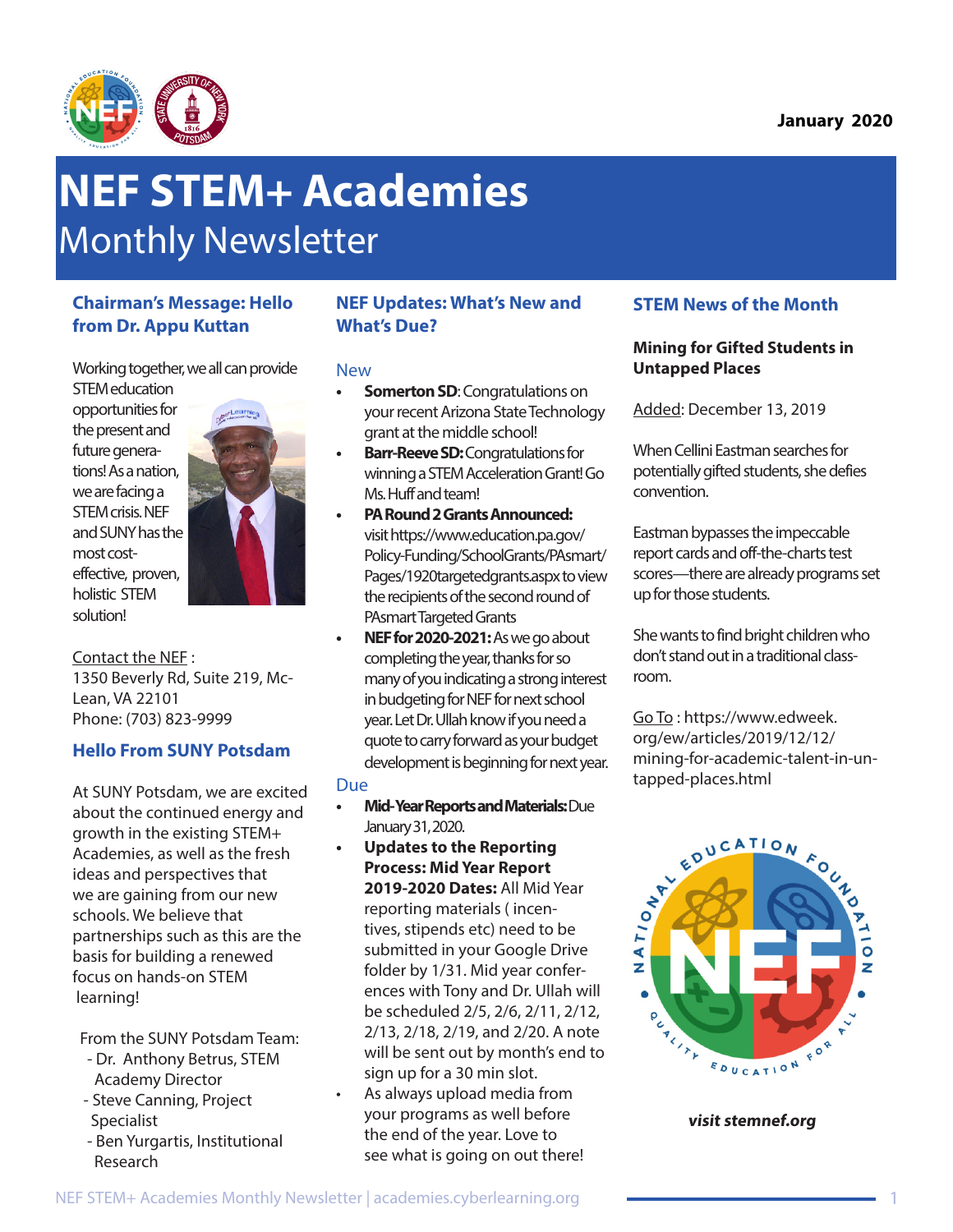# **Photos of the Month for January : Washington-Nile, PA**

## Academy Info

**Academy Director**: Ben Johnson **Superintendent:** Tony Bazler **STEM+ Academy Programs Used**: GradPoint, Digital Literacy Course, NEFU Courses **Total Students**: 140